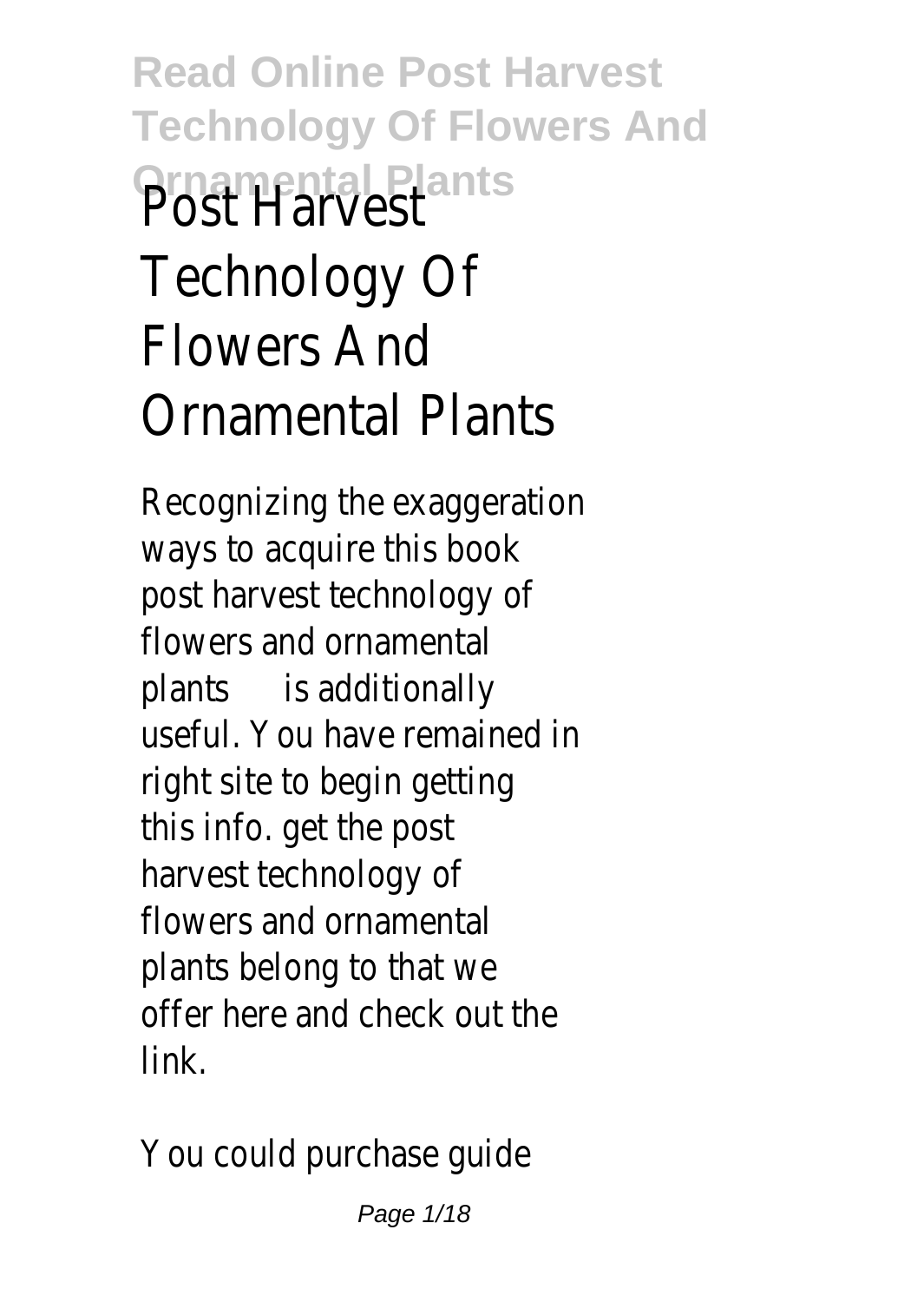**Read Online Post Harvest Technology Of Flowers And Ornamental Plants** post harvest technology of flowers and ornamental plants or acquire it as soon as feasible. You could speedily download this post harvest technology of flowers and ornamental plants after getting deal. So, in the manner of you require the ebook swiftly, you can straight acquire it. It's so totally easy and suitably fats, isn't it? You have to favor to in this reveal

If you are a student who needs books related to their subjects or a traveller who loves to read on the go, BookBoon is just what you Page 2/18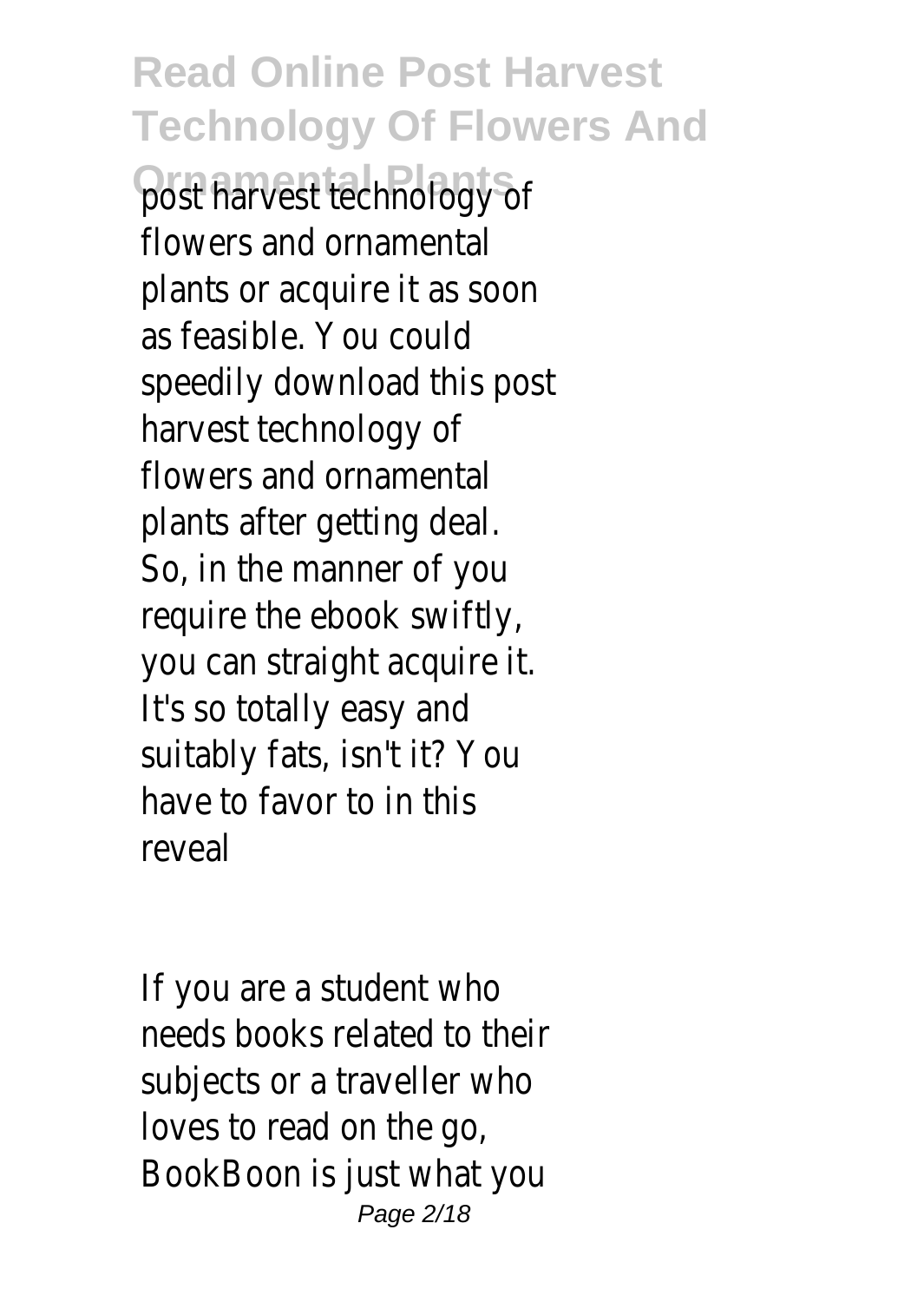**Read Online Post Harvest Technology Of Flowers And Ornamental Plants** want. It provides you access to free eBooks in PDF format. From business books to educational textbooks, the site features over 1000 free eBooks for you to download. There is no registration required for the downloads and the site is extremely easy to use.

NIPHT | Center of Excellence in Flowers A catalog of postharvest processing equipment is available from Intermediate Technology Publications. Included are driers, storage containers, cleaners, hand mills, power mills, shellers, decorticators Page 3/18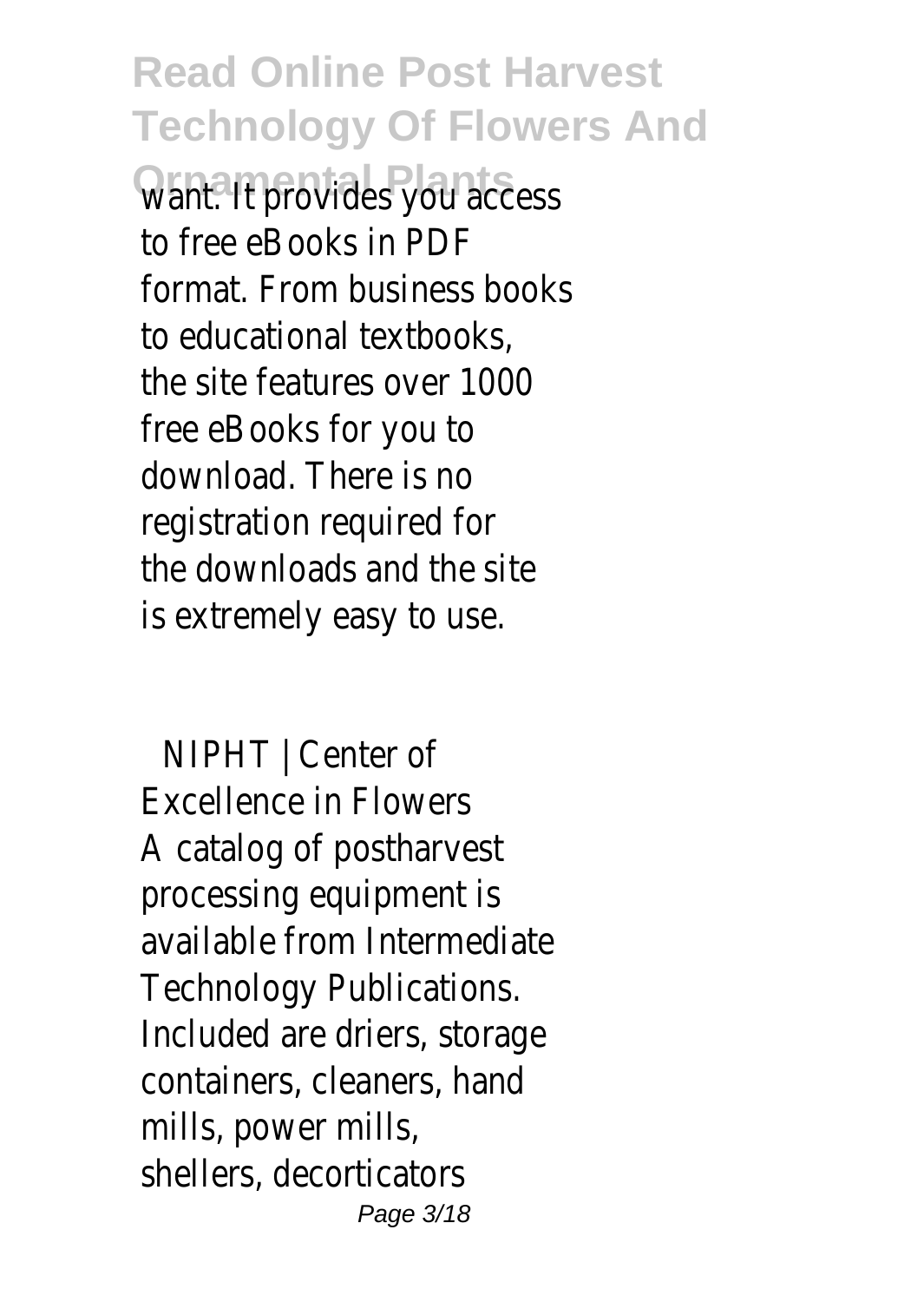**Read Online Post Harvest Technology Of Flowers And Ornamental Plants** (seed removers), oil processing equipment, fruit presses, and root crop cutters/graters.

Postharvest Biology and Technology of Cut Flowers and ...

develop and implement optimum postharvest handling technologies. Flower Maturity. Minimum harvest maturity for a cut-flower crop is the stage at which harvested buds can be opened fully and have satisfactory display life after distribution. Many flowers are best cut in the bud stage and opened after storage, transport or distribution.

Page 4/18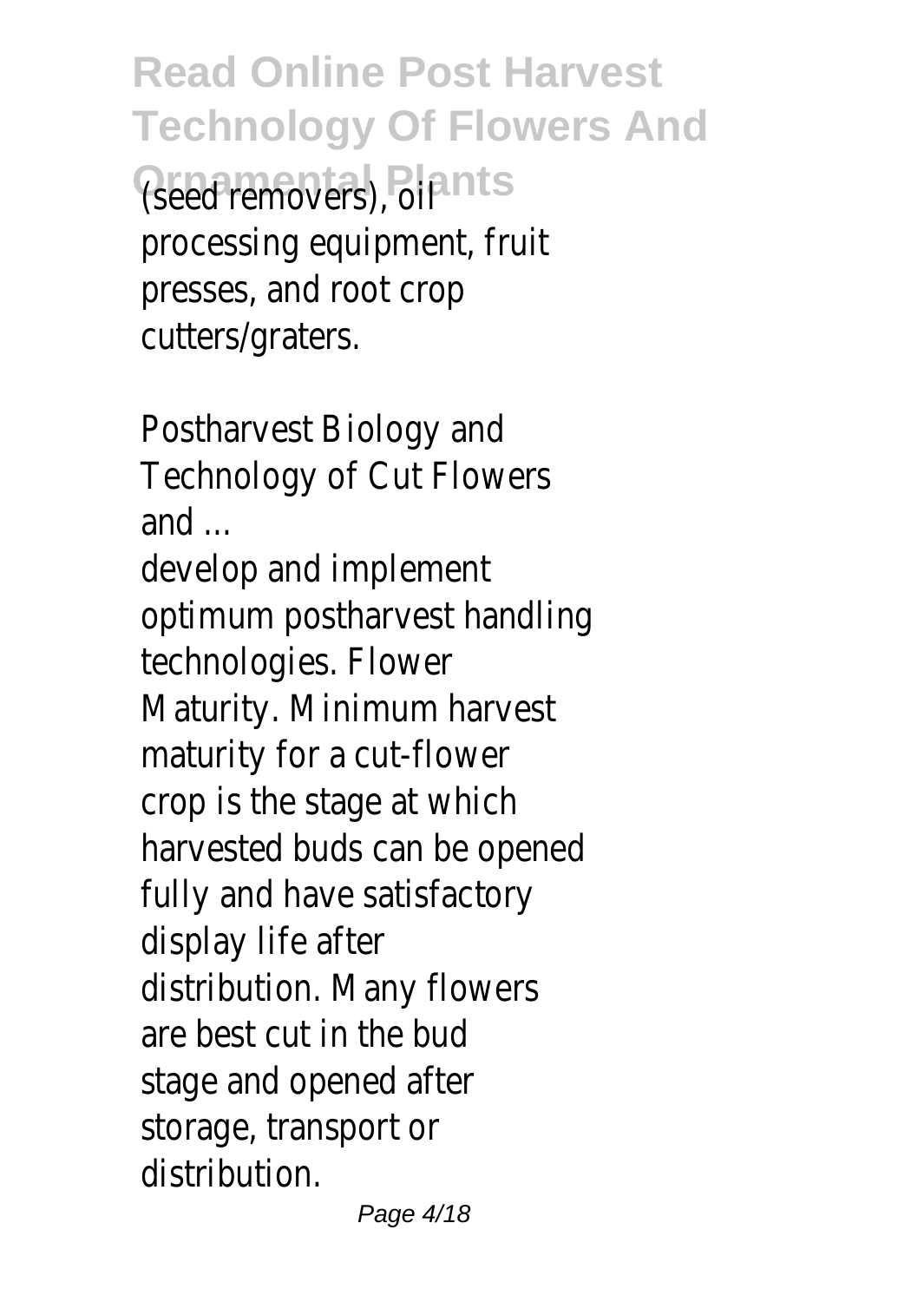**Read Online Post Harvest Technology Of Flowers And Ornamental Plants**

HANDLING OF CUT FLOWERS FOR EXPORT Flowers—Postharvest technology. I. Paliyath, Gopinadhan. SB360.P664 2008 631.5'6—dc22 2008024704 A catalogue record for this title is available from the U.S. Library of Congress. Set in 10/12.5 pt Times by Aptara R Inc., New Delhi, India Printed in Singapore by Markono Print Media Pte Ltd.

Post Harvest Technology Of Flowers Post-Harvest Technology of Flowers and Ornamental Plants. August 2019; Page 5/18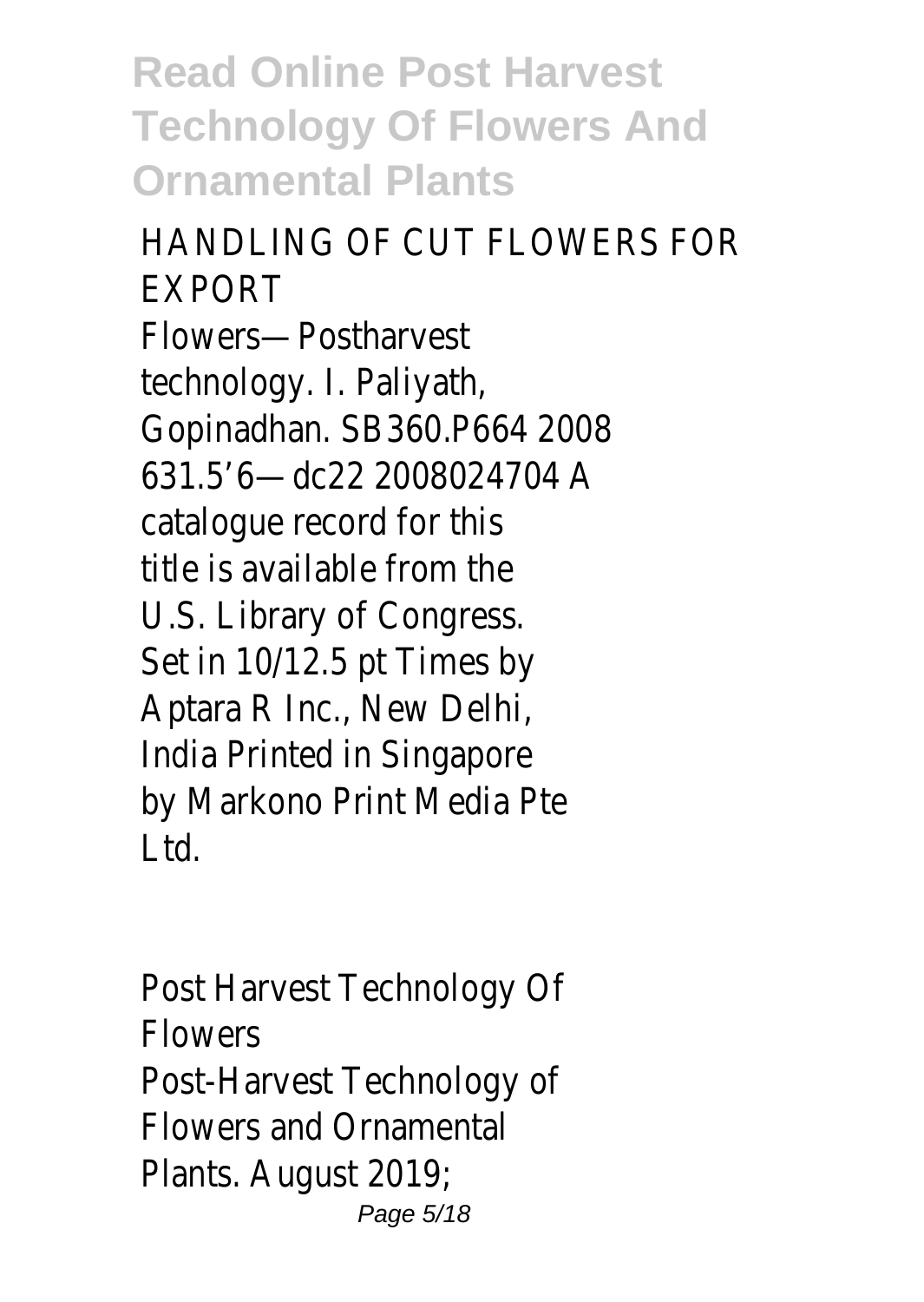**Read Online Post Harvest Technology Of Flowers And Ornamental Plants** Publisher: Pointer Publisher, Jaipur , Rajasthan; ISBN: 81-7132-404-5; Project: Studies on post harvest life of cut roses and ...

Welcome - UC Postharvest Technology Center Corpus ID: 82133314. Postharvest Biology and Technology of Fruits, Vegetables, and Flowers @inp roceedings{Paliyath2008Posth arvestBA, title={Postharvest Biology and Technology of Fruits, Vegetables, and Flowers}, author={Gopinadhan Paliyath and Dennis P. Murr and Avtar K Handa and Susan D. Lurie}, year={2008} }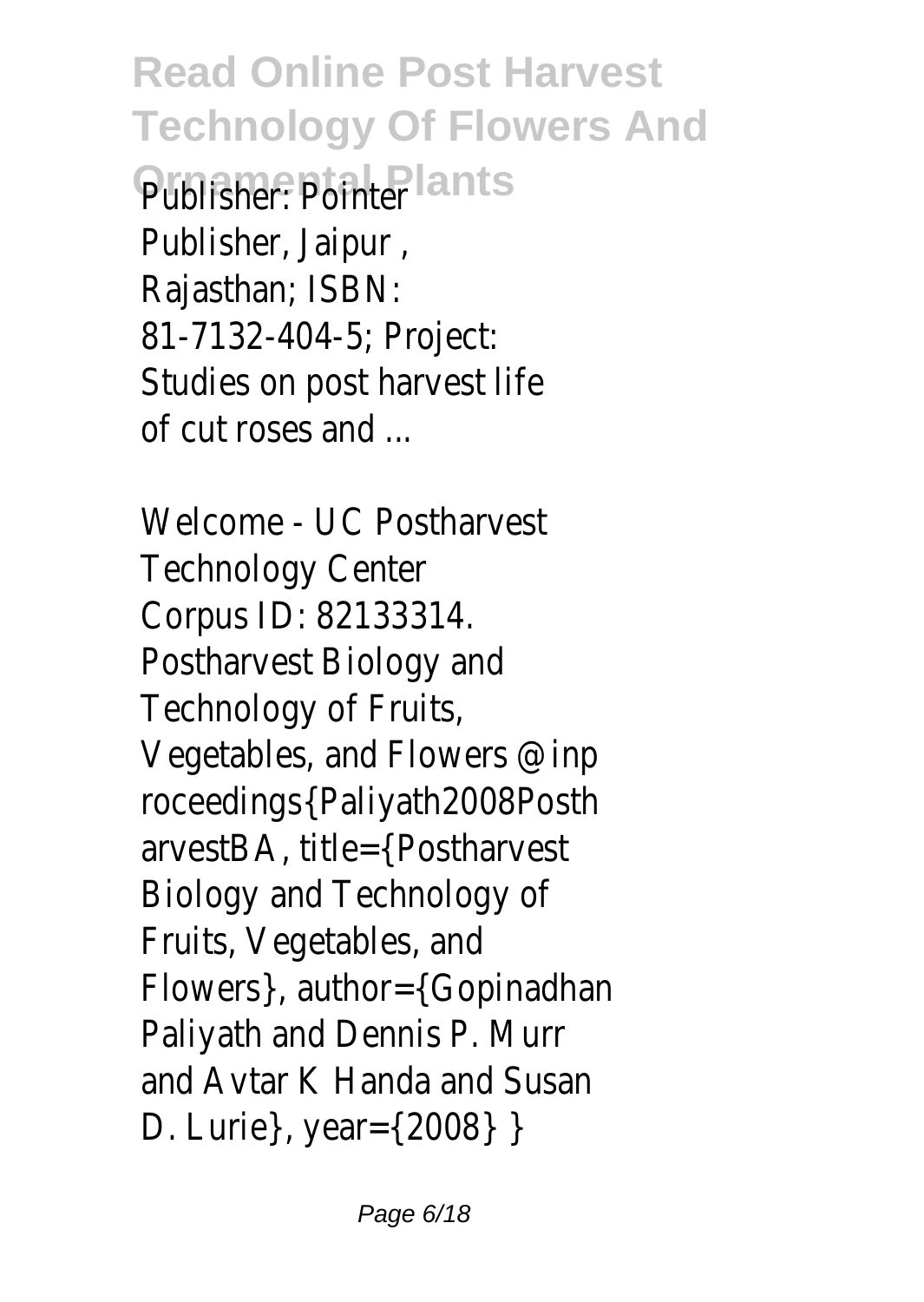**Read Online Post Harvest Technology Of Flowers And** Post Harvest Technology of Flowers and Ornamental Plants ...

Post harvest technology. Post harvest technology . Immediately after cutting the stem should be dipped in clean water upto the neck or base of the flower bud. The delay in keeping the cut flowers in water will leads to air entry and results in vascular blockage. 1. Precooling:

postharvest technology Academia.edu is a platform for academics to share research papers.

Post Harvest Handling of Cut Flowers - Krishisewa Page 7/18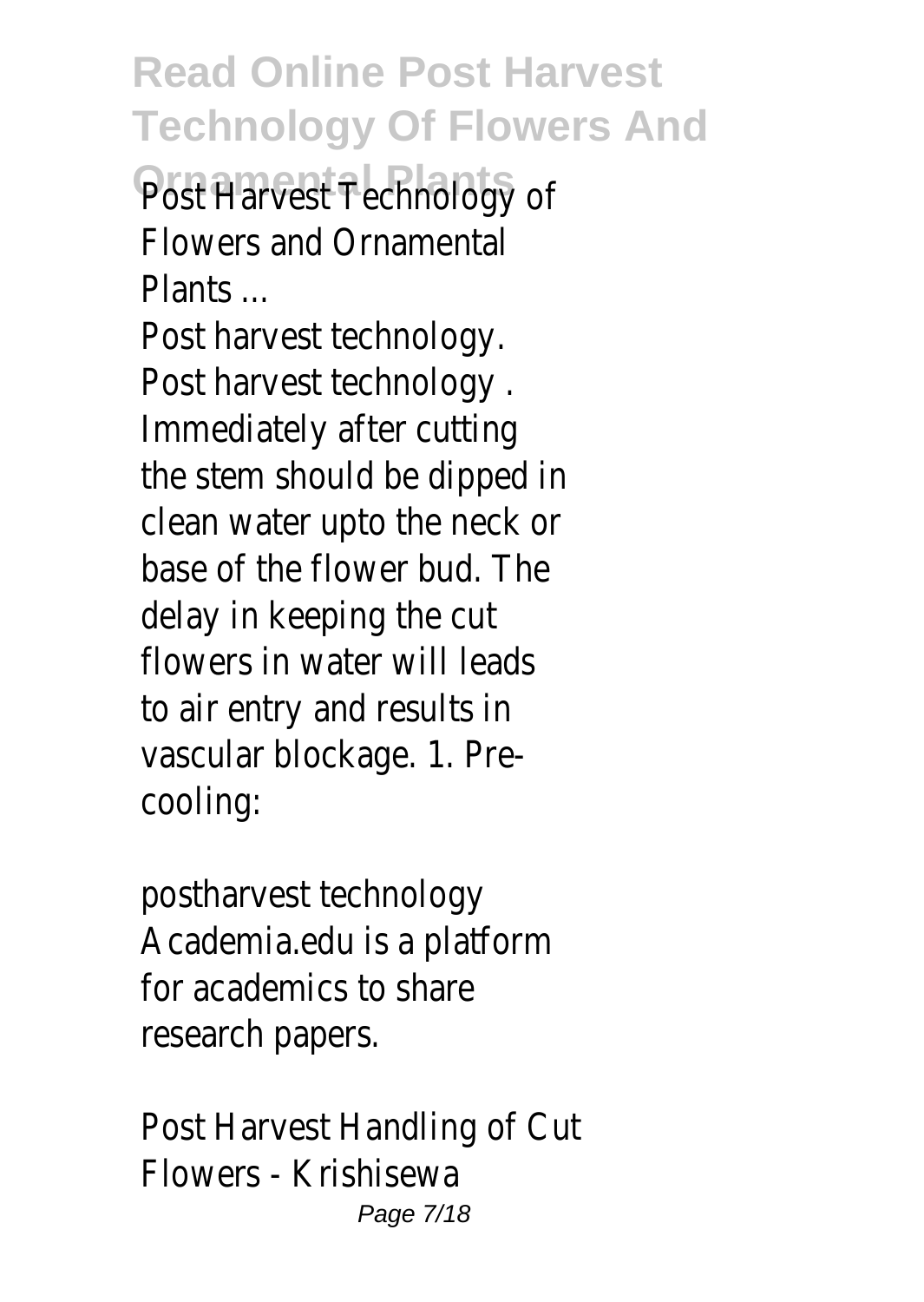**Read Online Post Harvest Technology Of Flowers And Postharvest Biology and** Technology of Cut Flowers and Potted Plants Michael S. Reid Department of Plant Sciences University of California Davis, California 95616, USA Cai-Zhong Jiang Crops Pathology and Genetic Research Unit USDA-ARS Davis, California 95616, USA

Postharvest Biology and Technology of Fruits,Vegetables ... The technology of postharvest handling bridges the gap between the producer and the consumer – a gap often of time and distance. Postharvest handling involves the practical application of engineering principles and Page 8/18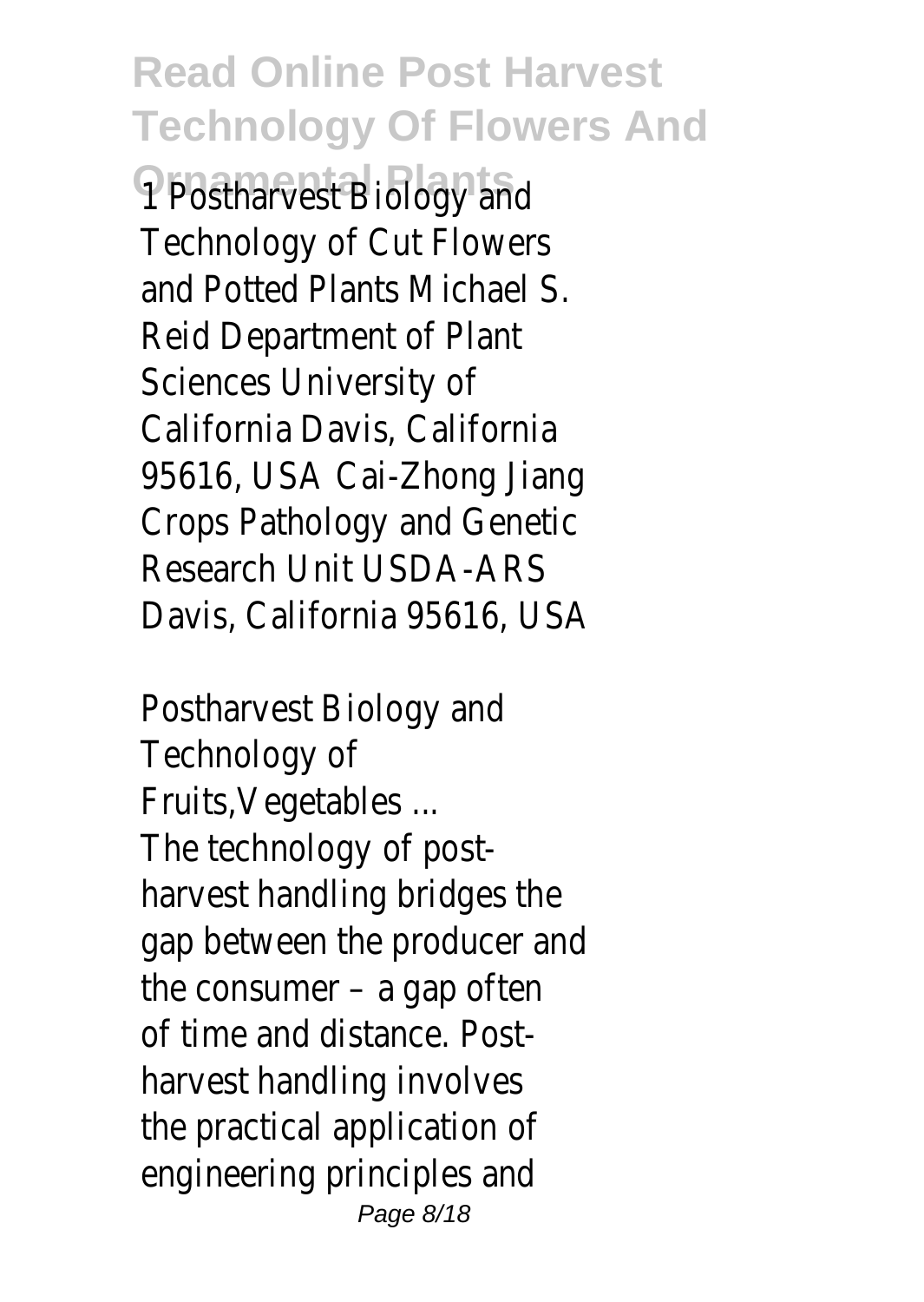**Read Online Post Harvest Technology Of Flowers And Ornamental Plants** knowledge of fruit vegetable physiology to solve problems. ... Flower structures, Immature flower heads (cauliflower ...

Post Harvest Handling of Flower Crops - SlideShare The National Diploma in Postharvest Technology is a two year competency based training curriculum to achieve the comprehensive knowledge, skill and attitudes development to mitigate the good quality job market in agriculture and agricultural product process technologies leading to a degree of Bachelor of Technology (B. Tech) in Postharvest Technology. Page 9/18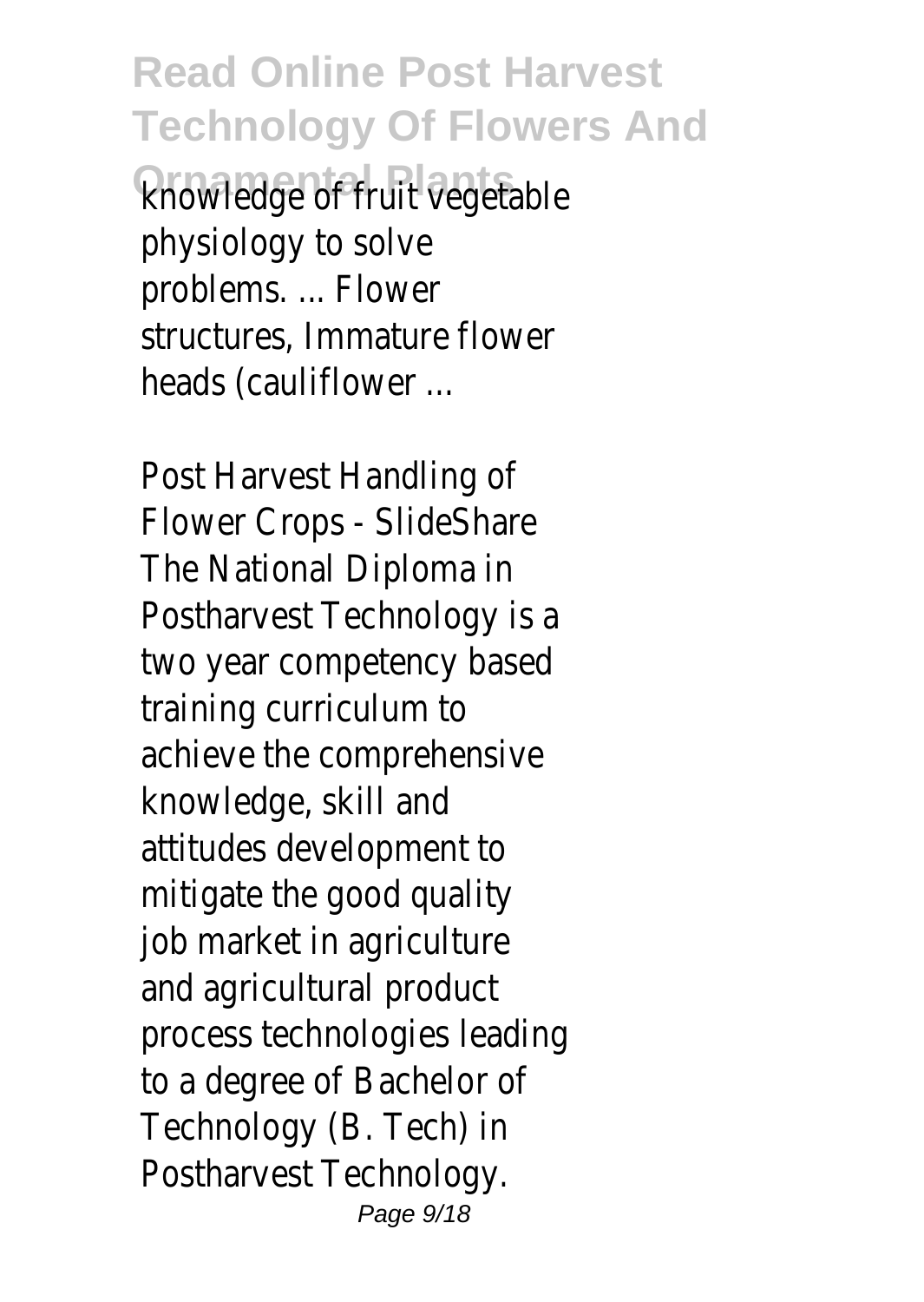## **Read Online Post Harvest Technology Of Flowers And Ornamental Plants**

Lecture 1: Importance of Postharvest Technology The project will aim to demonstrate different technologies for intensive and commercially oriented cultivation of flowers in protected cultivation for improved quality and productivity. The centre will be emphasized to act as a nodal centre of demonstration, training and transfer of technology on the above aspects.

PostharvestAcademy - Home In agriculture, postharvest handling is the stage of crop production immediately following harvest, including Page 10/18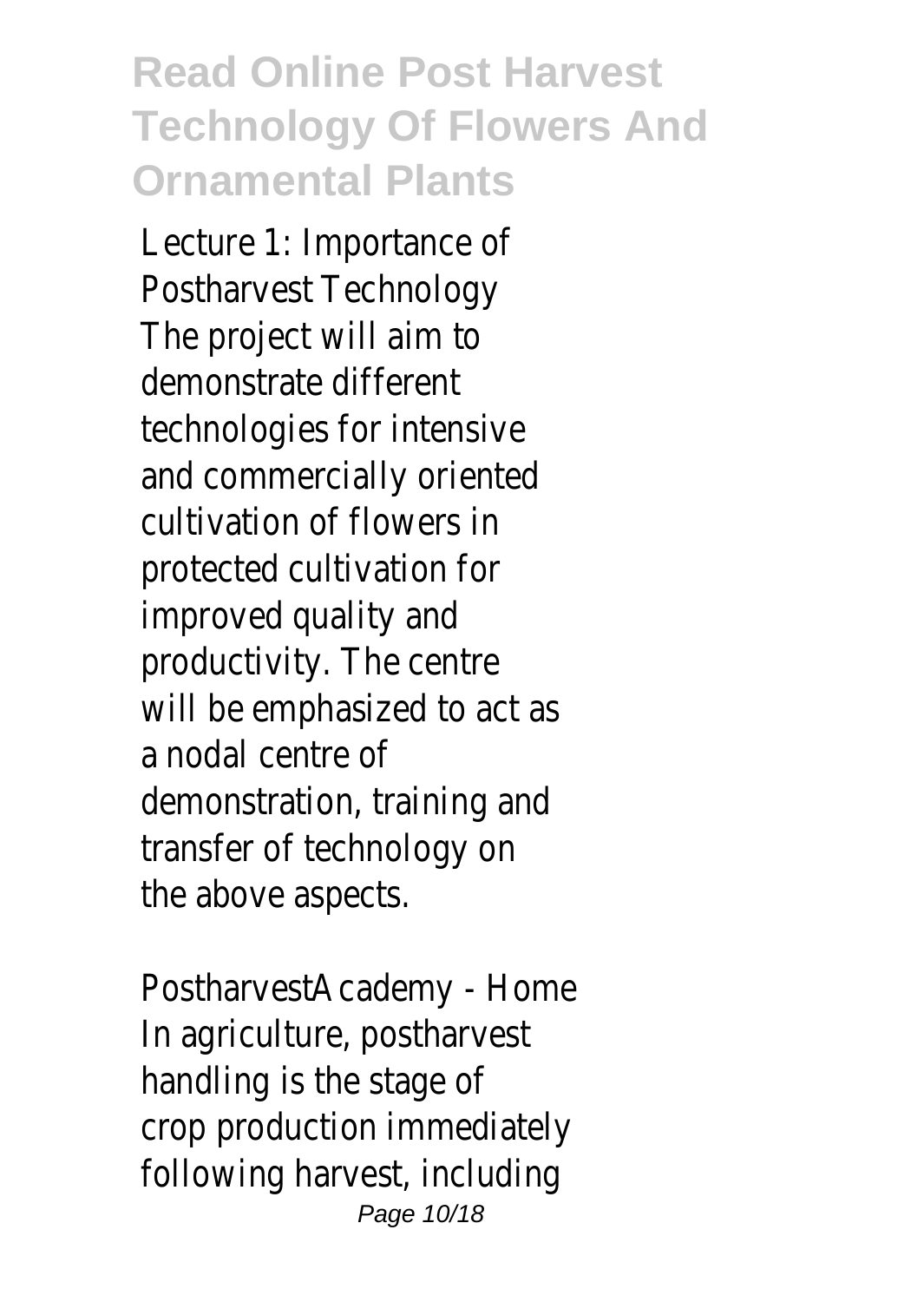**Read Online Post Harvest Technology Of Flowers And Cooling, cleaning, sorting** and packing.The instant a crop is removed from the ground, or separated from its parent plant, it begins to deteriorate.Postharvest treatment largely determines final quality, whether a crop is sold for fresh consumption, or used as an ingredient in a ...

Harvesting and Handling Cut Flowers Post Harvest Handling of Flower Crops 1. 1 2. Introduction Flowers and post production handling 2 3. Need for post harvest handling Flowers remain alive even after harvest and continue their metabolic Page 11/18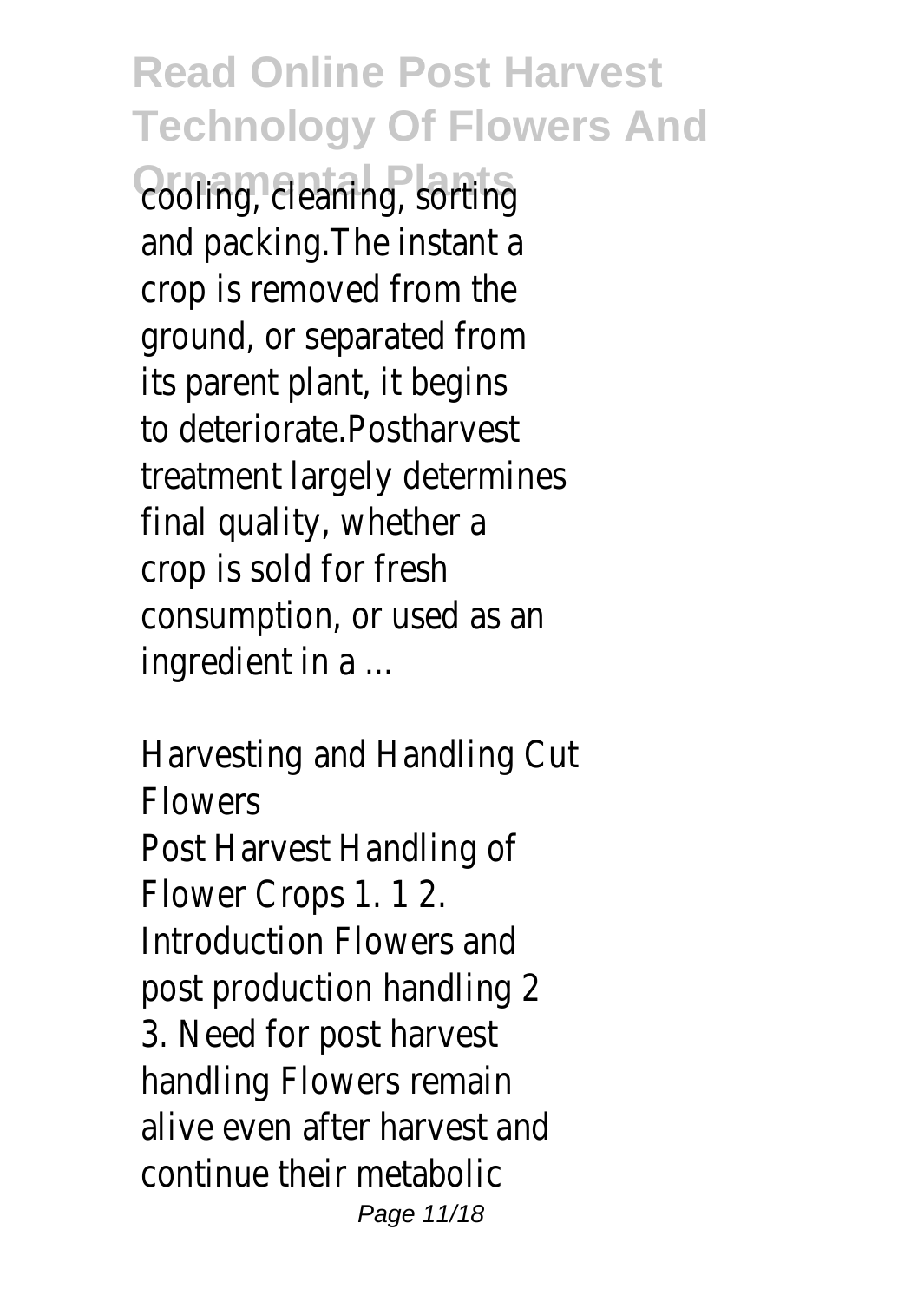**Read Online Post Harvest Technology Of Flowers And** *<u>Activities</u>* causing Depletion of carbohydrates Rise in temperature and respiration rates Rapid deterioration due to micro-organisms Water stress Increased accumulation of ethylene Deterioration Of ...

(PDF) Post-Harvest Technology of Flowers and Ornamental Plants AbeBooks.com: Post Harvest Technology of Flowers and Ornamental Plants: Contents Preface. 1. Introduction. 2. Important cut flowers their varieties and post harvest quality requirements. 3. Senescence and post harvest physiology of cut flowers. 4. Pre harvest factors. 5. Page 12/18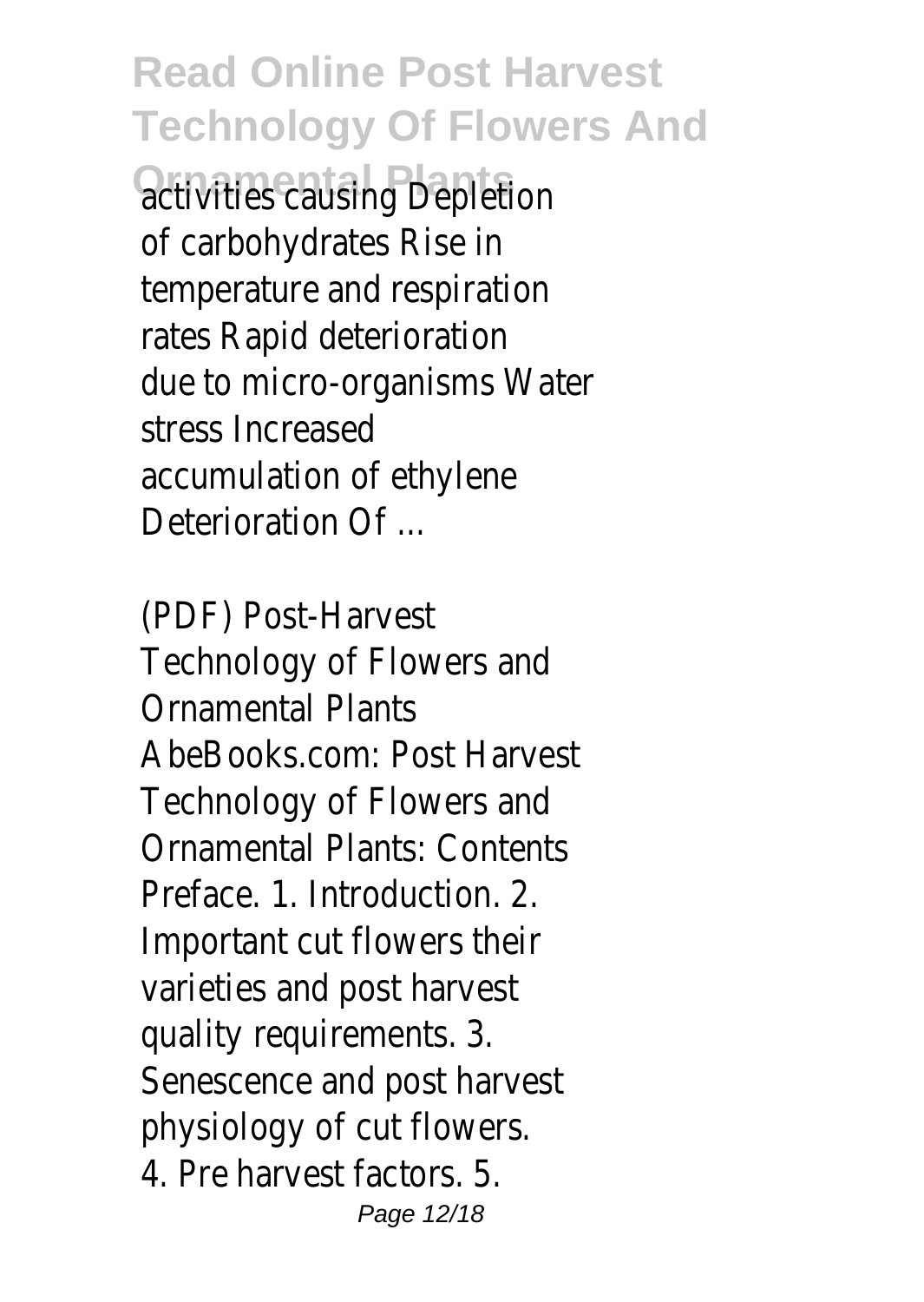**Read Online Post Harvest Technology Of Flowers And Darvest factors** 6. Post harvest factors. 7. Treatments for improving longevity of cut and loose flowers.

(PDF) POST HARVEST HANDLING OF CUT-FLOWER ROSE The post harvest behavior of flowers is an outcome of the physiological processes, occurring in leaves, stem, flower bud, leafless peduncle or scape connecting bud to the stem. Some of these processes may act independently to affect the senescence and vase life of cut flowers but most of them are inter-related. The nature and extent of post harvest damage in cut Page 13/18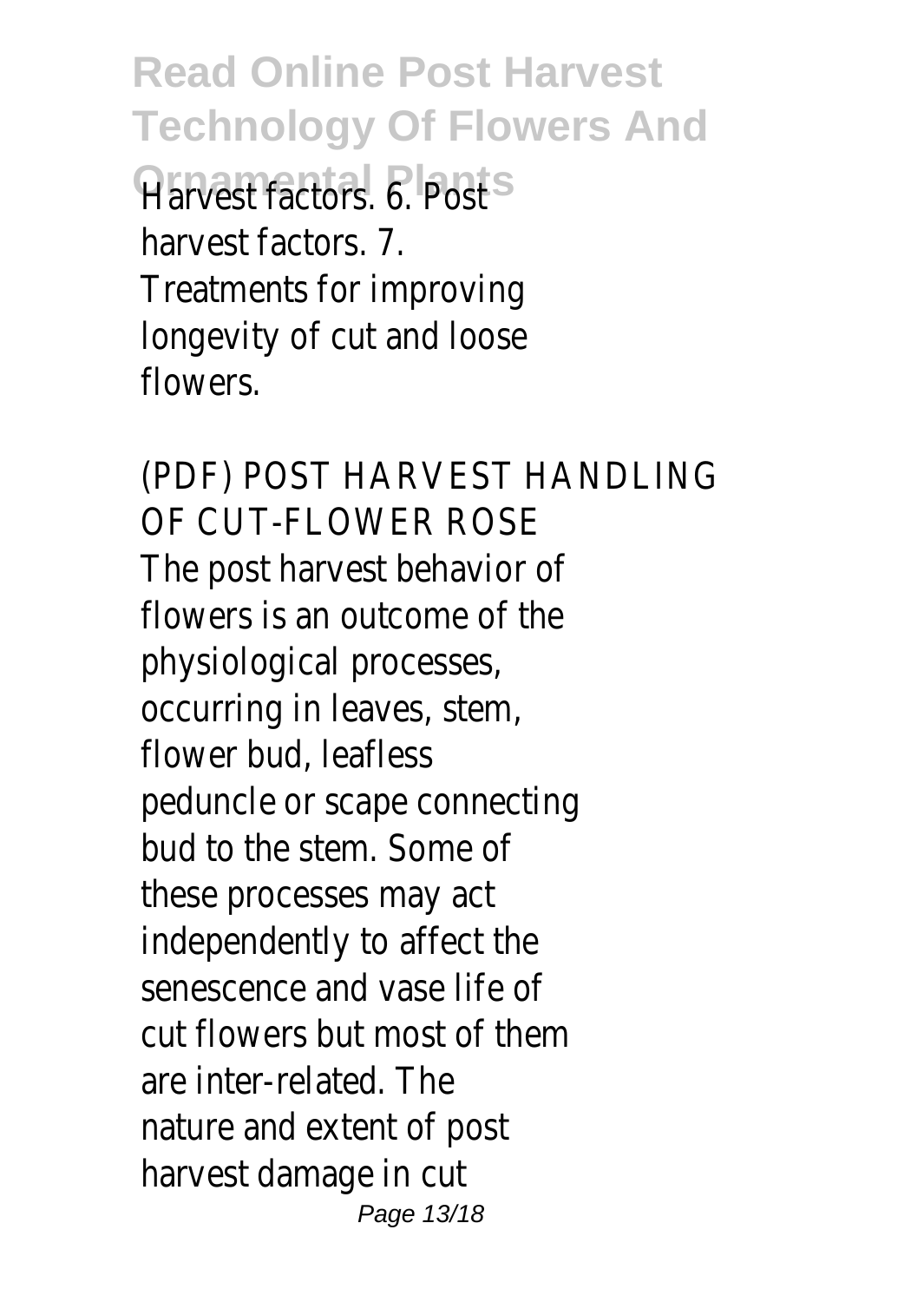**Read Online Post Harvest Technology Of Flowers And** flowers is typical for each ...

Postharvest - Wikipedia Post-harvest technology stimulates agricultural production by: prevents postharvest losses; improves nutrition ; ... Fresh fruits, vegetables, and flowers must be in excellent condition and have excellent quality if maximum shelf life is desired. The best possible quality of any commodity exists at the moment of harvest.

Commercial Floriculture: Post harvest technology Generation of appropriate post harvest technology is Page 14/18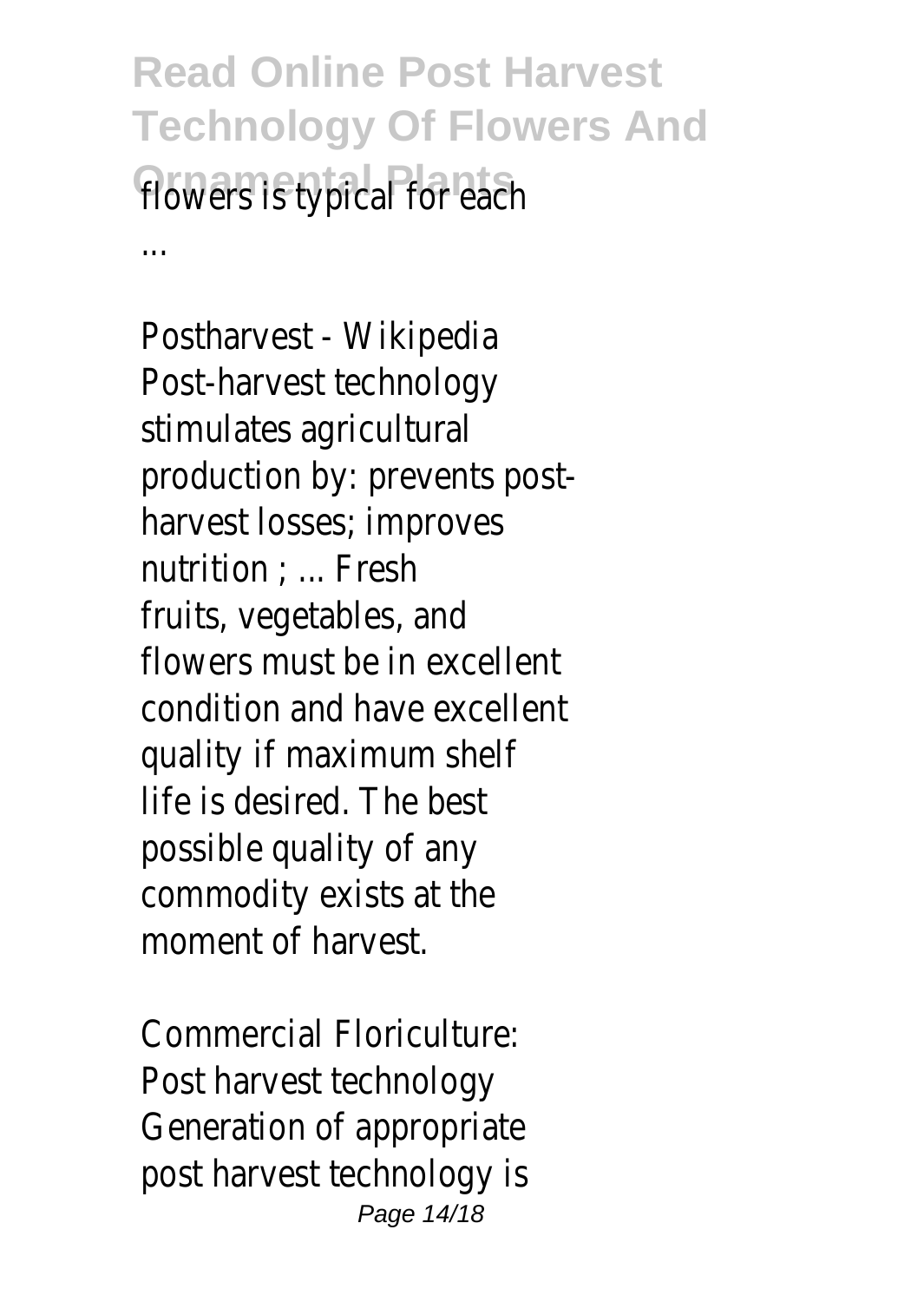**Read Online Post Harvest Technology Of Flowers And Ornamental Plants** an i mportant subject to maintain the post harvest life of cut flowers for the promotion of export business in Nepal. None of the research

(PDF) POST HARVEST HANDLING OF CUT-FLOWER ROSE | Subash

... Many farmers and gardeners grow cut flowers for retail garden centers, roadside stands, farmers markets and farm shares in Massachusetts. Proper harvesting and care of flowers after harvest are important to maximize the vase life and ensure a high quality product. Below are some tips for proper harvest Page 15/18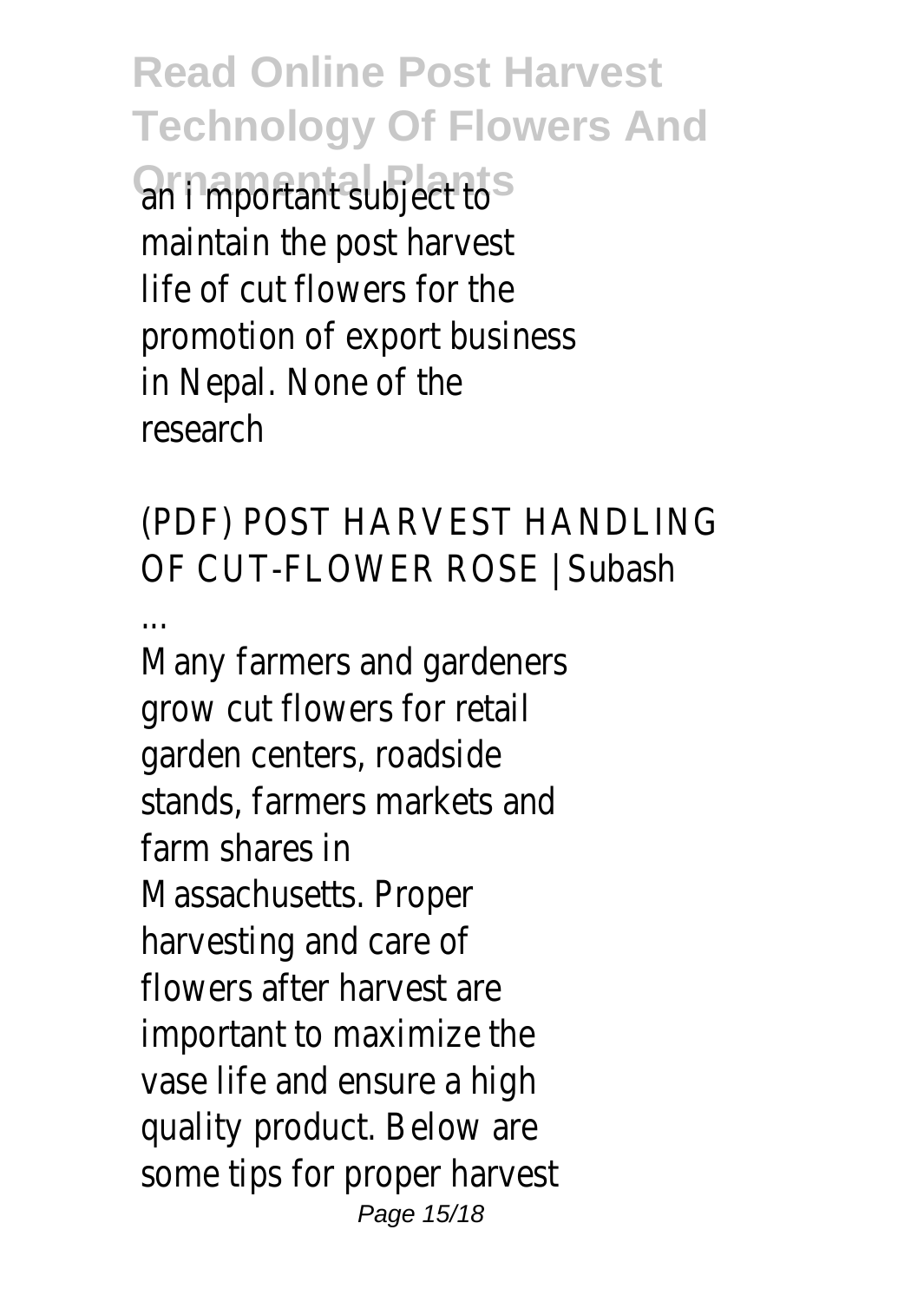**Read Online Post Harvest Technology Of Flowers And Ornamental Plants** and care of cut flowers. Maximizing the vase life of cut flowers is

Small-Scale Postharvest Handling Practices The Postharvest Center offered its first virtual course this summer! The Postharvest Technology of Horticultural Crops Short Course was offered through Zoom during seven weekly 3-hour live sessions. Participants also had access to full length video presentations for all topics and demonstrations.

Post-Harvest Technology - University College of Anuradhapura Page 16/18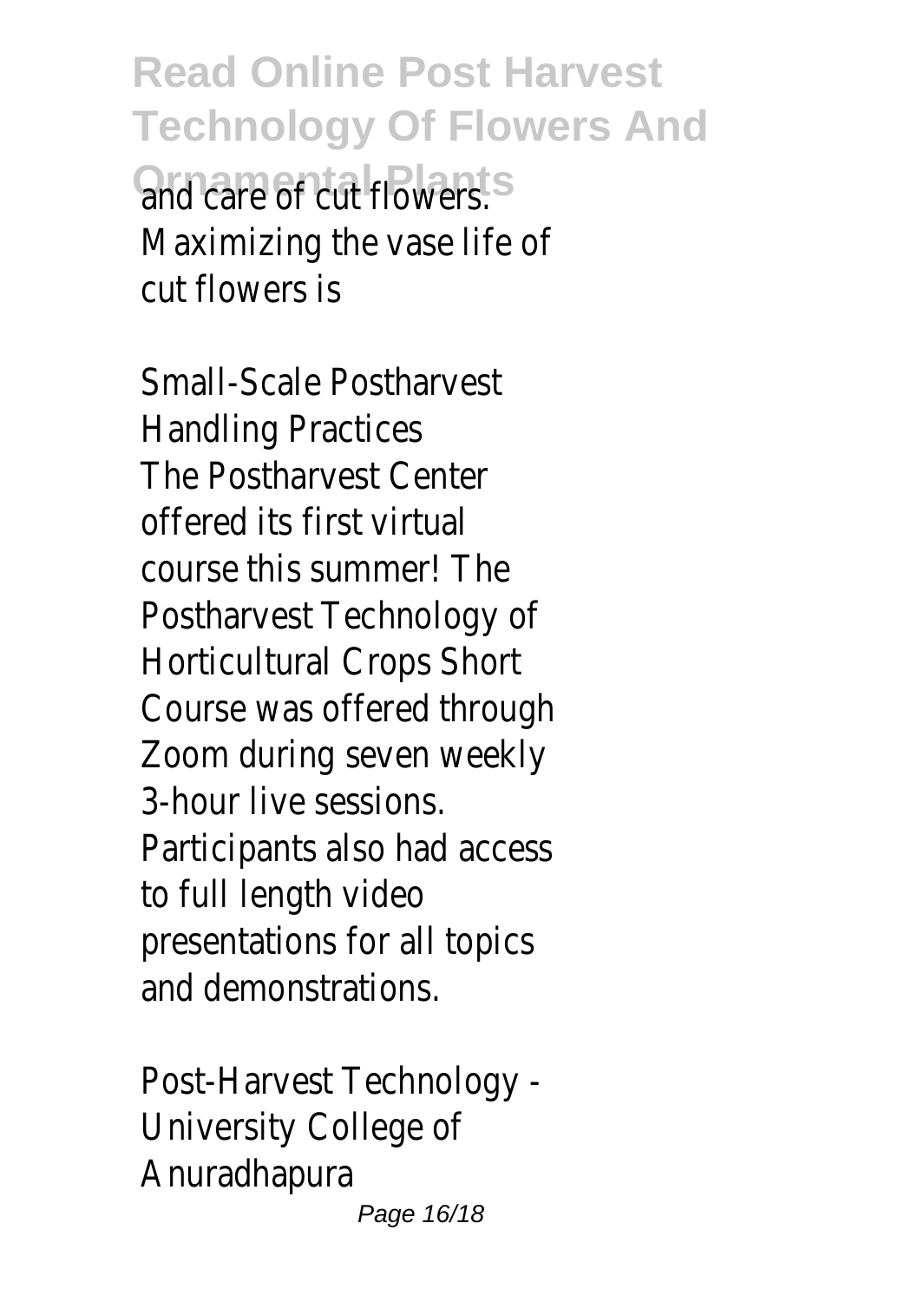**Read Online Post Harvest Technology Of Flowers And** With more than 40 years experience in the postharvest physiology and technology of fresh fruit, vegetables and cut flowers, he authored and co-authored numerous publications, supervised several postgraduate students, presented post-harvest training courses to the industry, and consulted numerous local and international growers, fresh produce markets, market agents, canners, ripeners and retailers.

Copyright code : [31ecf2d43a41b000a834d7c55972](/search-book/31ecf2d43a41b000a834d7c559723c42) [3c42](/search-book/31ecf2d43a41b000a834d7c559723c42)

Page 17/18